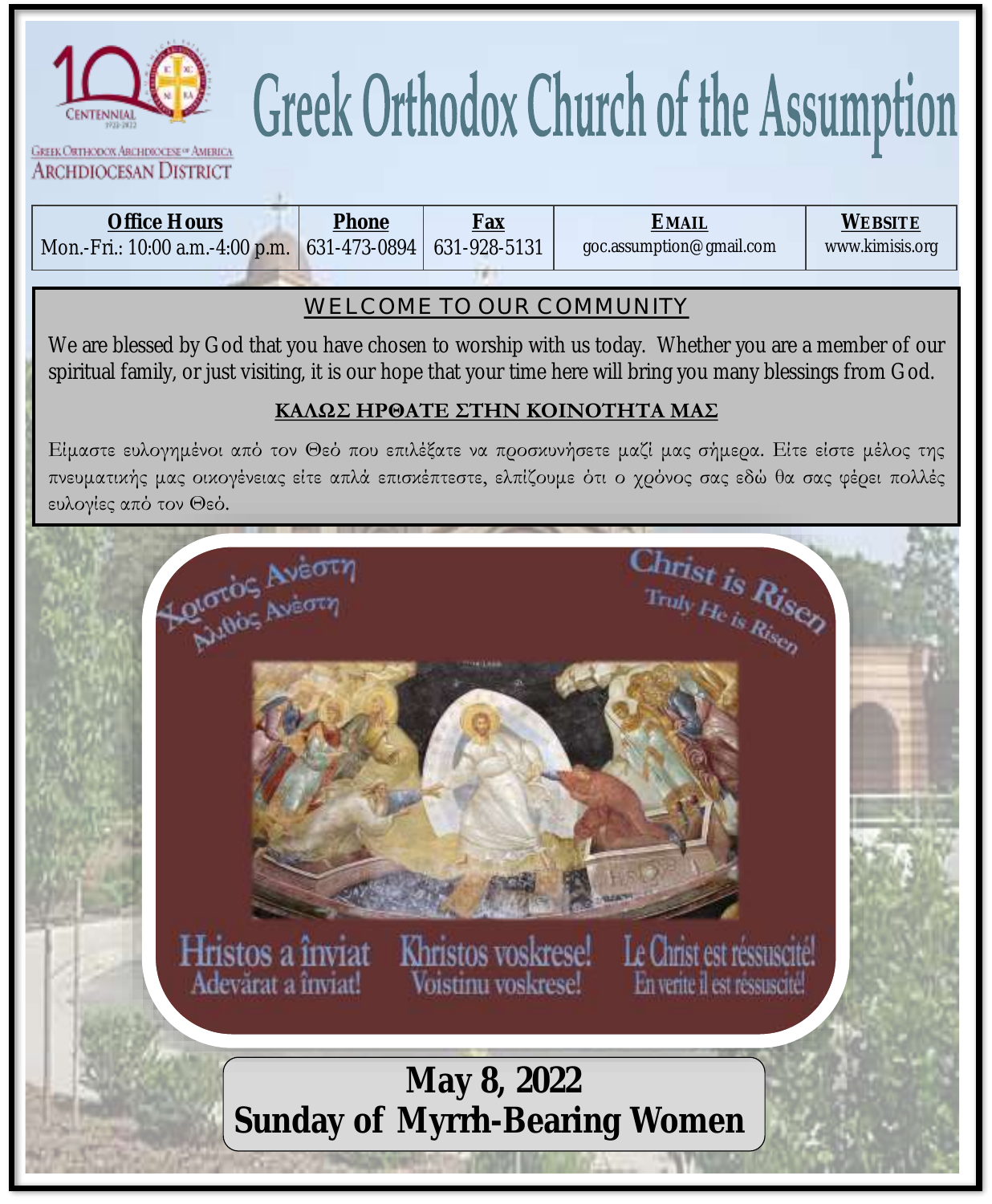**Greek Orthodox Church of The Assumption** 430 Sheep Pasture Rd., Port Jefferson, NY 11777

**PROISTAMENOS** REV. FR. ELIAS (LOU) NICHOLAS CELL#: 631-703-5795 + EMAIL: FRLOUISNICHOLAS@GMAIL.COM

Emmanuel Lilimpakis ~ *President* George Voulgarakis ~ *1st Vice President* Bobby Batuyios ~ *2nd Vice President* Saranto Calamas ~ *1st Treasurer* Emmanuel Lakios ~ *2nd Treasurer* Dimitra Dimeck ~ *Recording Secretary* Michael Kontonicolas ~ *Corresponding Secretary* 



**PARISH COUNCIL OFFICERS PARISH COUNCIL MEMEBERS** Dr. Monica Apostol, Bobby Gemelas, Dr. Nicholas Kleopoulos, Audra Katsamanis Peter Legakis, John Michalos, George Kokolakis Gerasimos Moraitis, John Politis, Natasha Tosic, Louis Tsunis

> **CHURCH STAFF** Amy Vinieris - Church Secretary Peggy Stylianos - Choir Director

#### **Notice**

Masks are no longer required. You may continue to wear masks if you wish. **Church reservations are no longer required.**

#### **ΠΡΟΣΟΧΗ**

- Δεν χρειάζεται πλέον να φοράτε μάσκες. Μπορείτε να συνεχίσετε να φοράτε μάσκες εάν το επιθυμείτε.
- **Δεν χρειάζεται πλέον να κάνετε κρατήσεις θέσεων.**

#### **Saints of the Day** St. Joseph of Arimethea. St. John the Evangelist. St. Koneos. St. Arsenios

#### **Άγιοι της Ημέρας**

Ἐν ᾗ τήν τῶν Ἁγίων Γυναικῶν Μυροφόρων Ἑορτήν ἑορτάζομεν· ἔτι δέ μνείαν ποιούμεθα καί τοῦ ἐξ Ἀριμαθαίας Ἰωσήφ, ὅς ἦν μαθητής κεκρυμμένος· πρός δέ καί τοῦ νυκτερινοῦ μαθητοῦ Νικοδήμου. Μνήμη τοῦ Ἁγίου ἐνδόξου Ἀποστόλου καί Εὐαγγελιστοῦ, ἐπιστηθίου φίλου, ἠγαπημένου καί παρθένου, Ἰωάννου τοῦ Θεολόγου· ἤτοι, ἡ σύναξις τῆς Ἁγίας Κόνεως, τῆς ἐκπεμπομένης ἐκ τοῦ τάφου αὐτοῦ, ἤγουν τοῦ μάννα. Τοῦ Ὁσίου Πατρός ἡμῶν Ἀρσενίου τοῦ Μεγάλου.

#### **Readings for Today/Αναγνώσεις για σήμερα**

ΤΗΕ EPISTLE: 1 Jn. 1:1-7/Ο ΑΠΟΣΤΟΛΟΣ: 1Ιω 1:1-7 THE GOSPEL: Mk. 15:43 - 16:8/ΤΟ ΕΥΑΓΓΕΛΙΟΝ: Μαρ ιε' 43 - ιζ' 8

### VISIT OUR CHURCH BOOKSTORE



#### **Pangari Duty - 05/08** All PC Members

**Επίτροποι** - 05/08 Όλα τα μέλη του Ενοριακού Συμβουλίου **Pangari Duty - 05/15** George Voulgarakis Dimitra Dimeck Natasa Tosic Gerasimos Moraitis **<u>Επίτροποι - 05/15</u>** Γιώργος Βουλγαράκης Δήμητρα Ντιμέκ Νατάσα Τόσικ Γεράσιμος Μωραΐτης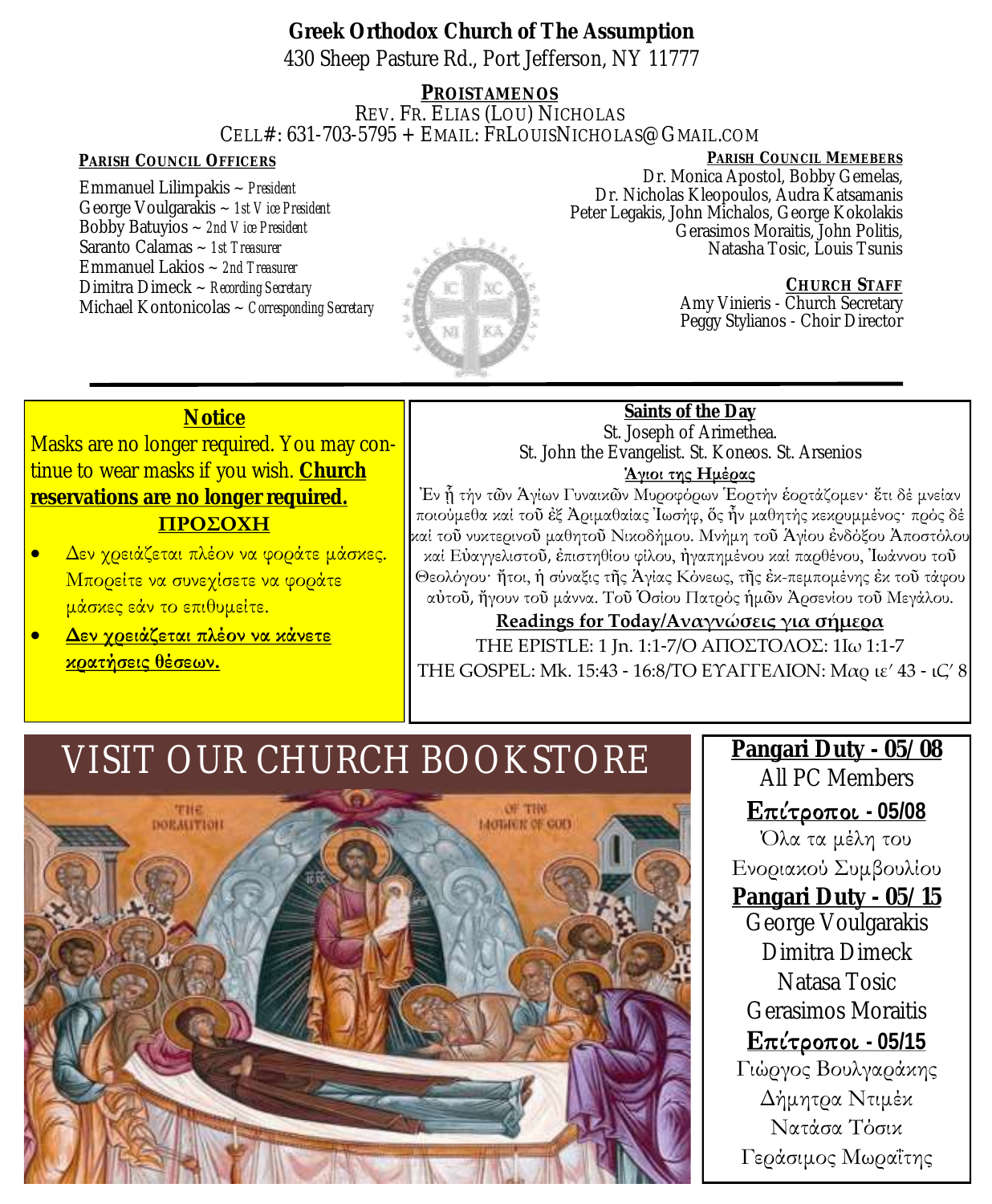#### **Ἀπολυτίκιον τῆς Ἑορτῆς**

Χριστὸς ἀνέστη ἐκ νεκρῶν, θανάτῳ θάνατον πατήσας, καὶ τοῖς ἐν τοῖς μνήμασι, ζωὴν χαρισάμενος (3x)

#### **Ἀπολυτίκιον Ἀναστάσιμον**

Ὅτε κατῆλθες πρὸς τὸν θάνατον, ἡ Ζωὴ ἡ ἀθάνατος, τότε τὸν ᾍδην ἐνέκρωσας τῇ ἀστραπῇ τῆς Θεότητος, ὅτε δὲ καὶ τοὺς τεθνεῶτας ἐκ τῶν καταχθονίων ἀνέστησας, πᾶσαι αἱ Δυνάμεις τῶν ἐπουρανίων ἐκραύγαζον· Ζωοδότα Χριστὲ ὁ Θεὸς ἡμῶν δόξα σοι.

#### **Ἀπολυτίκιον**

Ὁ εὐσχήμων Ἰωσήφ, ἀπὸ τοῦ ξύλου καθελών, τὸ ἄχραντόν σου Σῶμα, σινδόνι καθαρᾷ, εἰλήσας καὶ ἀρώμασιν, ἐν μνήματι καινῷ, κηδεύσας ἀπέθετο· ἀλλὰ τριήμερος ἀνέστης Κύριε, παρέχων τῷ κόσμῳ τὸ μέγα ἔλεος.

#### **Τῶν Μυροφόρων**

Ταῖς μυροφόροις Γυναιξί, παρὰ τὸ μνῆμα ἐπιστάς, ὁ Ἄγγελος ἐβόα· Τὰ μύρα τοῖς θνητοῖς ὑπάρχει ἁρμόδια, Χριστὸς δὲ διαφθορᾶς ἐδείχθη ἀλλότριος, ἀλλὰ κραυγάσατε· Ἀνέστη ὁ Κύριος, παρέχων τῷ κόσμῳ τὸ μέγα ἔλεος.

#### **Τοῦ Εὐαγγελιστοῦ.**

Ἀπόστολε Χριστῷ τῷ Θεῷ ἠγαπημένε, ἐπιτάχυνον, ῥῦσαι λαὸν ἀναπολόγητον· δέχεταί σε προσπίπτοντα, ὁ ἐπιπεσόντα τῷ στήθει καταδεξάμενος, ὃν ἱκέτευε, Θεολόγε, καὶ ἐπίμονον νέφος ἐθνῶν διασκεδάσαι, αἰτούμενος ἡμῖν εἰρήνην, καὶ τὸ μέγα ἔλεος.

#### **Τοῦ Ναοῦ**

Ἐν τῇ Γεννήσει, τὴν παρθενίαν ἐφύλαξας. Ἐν τῇ Κοιμήσει, τὸν κόσμον οὐ κατέλιπες Θεοτόκε. Μετέστης πρὸς τὴν ζωήν, Μήτηρ ὑπάρχουσα τῆς ζωῆς, καὶ ταῖς πρεσβείαις ταῖς σαῖς λυτρουμένη, ἐκ θανάτου τὰς ψυχὰς ἡμῶν

#### **Κοντάκιον**

Εἰ καὶ ἐν τάφῳ κατῆλθες Ἀθάνατε, ἀλλὰ τοῦ ᾅδου καθεῖλες τὴν δύναμιν· καὶ ἀνέστης ὡς νικητής, Χριστὲ ὁ Θεός, γυναιξὶ Μυροφόροις φθεγξάμενος, Χαίρετε, καὶ τοῖς σοῖς Ἀποστόλοις εἰρήνην δωρούμενος, ὁ τοῖς πεσοῦσι παρέχων ἀνάστασιν.

#### **Entrance Hymns**

#### **Apolytikion**

Christ is risen from the dead, by death trampling down upon death, and to those in the tombs He has granted life.

#### **Resurrectional Apolytikion**

When You descended unto death, O Lord who yourself are immortal Life, then did You mortify Hades by the lightning flash of Your Divinity. Also when You raised the dead from the netherworld, all the Powers of the heavens were crying out: O Giver of life, Christ our God, glory to You.

#### **Apolytikion**

When he took down Your immaculate Body from the Cross, the honorable Joseph wrapped it in a clean linen shroud with spices and laid it for burial in a new tomb. But on the third day You arose, O Lord, and granted the world Your great mercy.

#### **For the Myrrhbearers**

The Angel standing at the sepulcher cried out and said to the ointment-bearing women: The ointments are appropriate for mortal men, but Christ has been shown to be a stranger to decay. So go and cry aloud, The Lord has risen and granted the world His great mercy

#### **For the Evangelist**

O Apostle, the beloved of Christ God, hasten to deliver us, a people that has no excuse. He accepts you supplicating Him, for He condescended at the Supper to let you lean on Him. Entreat Him, O Theologian, that He scatter the persistent cloud of hostile nations, and pray for us, for peace and great mercy.

#### **Apolytikion of the Parish**

In birth, you preserved your virginity; in death, you did not abandon the world, O Theotokos. As mother of life, you departed to the source of life, delivering our souls from death by your intercessions.

#### **Kontakion**

Though You went down into the tomb, O Immortal One, yet You brought down the dominion of Hades; and You rose as the victor, O Christ our God; and You called out "Rejoice" to the Myrrhbearing women, and gave peace to Your Apostles, O Lord who to the fallen grant resurrection.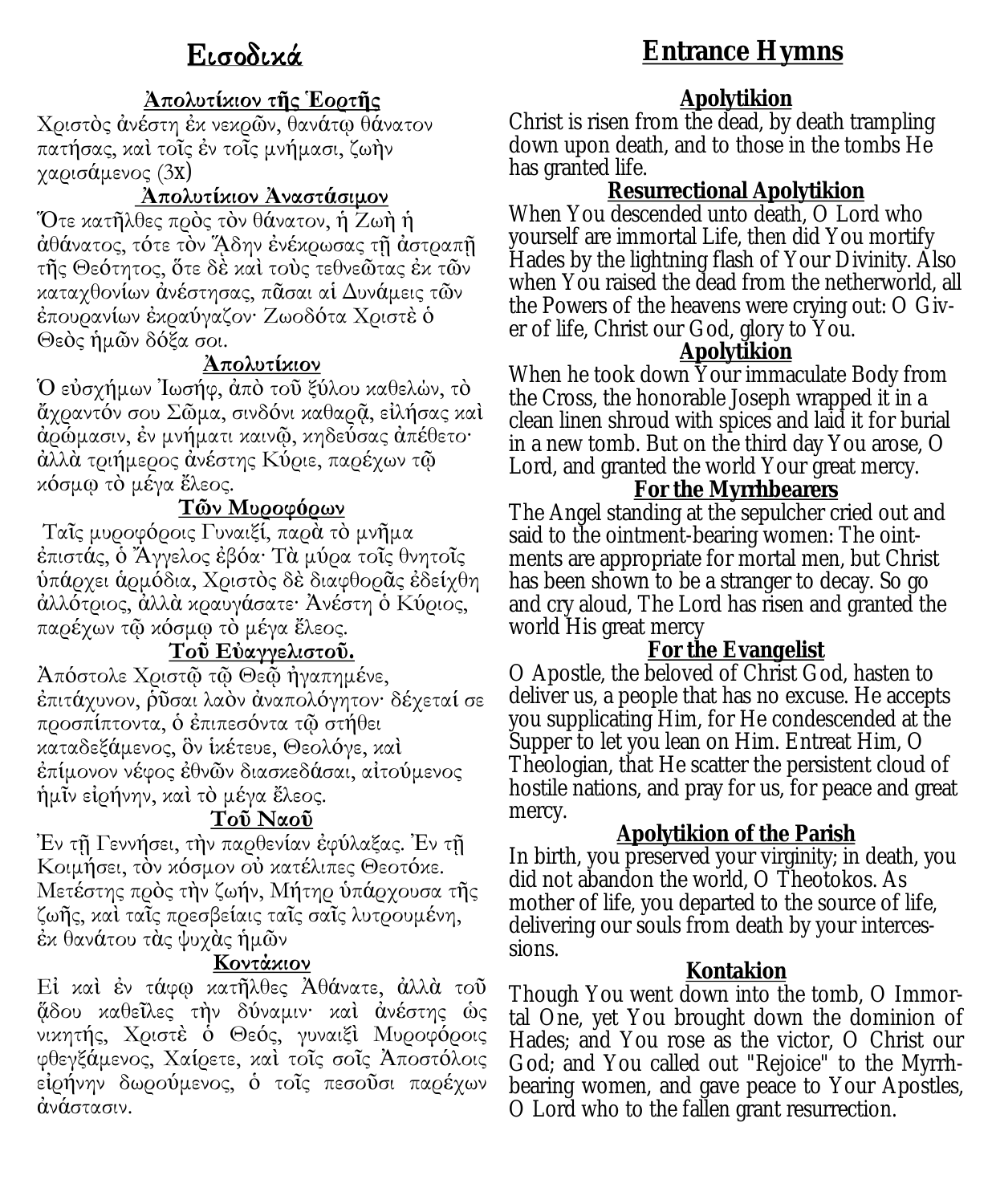#### **Sunday of Myrrh-Bearing Women**

About the beginning of His thirty-second year, when the Lord Jesus was going throughout Galilee, preaching and working miracles, many women who had received of His beneficence left their own homeland and from then on followed after Him. They ministered unto Him out of their own possessions, even until His crucifixion and entombment; and afterwards, neither losing faith in Him after His death, nor fearing the wrath of the Jewish rulers, they came to the sepulchre, bearing the myrrh-oils they had prepared to annoint His body. It is because of the myrrh-oils, that these God-loving women brought to the tomb of Jesus that they are called the Myrrh-bearers. Of those whose names are known are the following: first of all, the most holy Virgin Mary, who in Matthew 27:56 and Mark 15:40 is called "the mother of James and Joses" (these are the sons of Joseph by a previous marriage, and she was therefore their step-mother); Mary Magdalene (celebrated July 22); Mary, the wife of Clopas; Joanna, wife of Chouza, a steward of Herod Antipas; Salome, the mother of the sons of Zebedee, Mary and Martha, the sisters of Lazarus; and Susanna. As for the names of the rest of them, the evangelists have kept silence (Matt 27:55-56; 28:1-10. Mark 15:40-41. Luke 8:1-3; 23:55-24:11, 22-24. John 19:25; 20:11-18. Acts 1:14).

Together with them we celebrate also the secret disciples of the Saviour, Joseph and Nicodemus. Of these, Nicodemus was probably a Jerusalemite, a prominent leader among the Jews and of the order of the Pharisees, learned in the Law and instructed in the Holy Scriptures. He had believed in Christ when, at the beginning of our Saviour's preaching of salvation, he came to Him by night. Furthermore, he brought some one hundred pounds of myrrh-oils and an aromatic mixture of aloes and spices out of reverence and love for the divine Teacher (John 19:39). Joseph, who was from the city of Arimathea, was a wealthy and noble man, and one of the counsellors who were in Jerusalem. He went boldly unto Pilate and asked for the body of Jesus, and together with Nicodemus he gave Him burial. Since time did not permit the preparation of another tomb, he placed the Lord's body in his own tomb which was hewn out of rock, as the Evangelist says (Matt. 27:60).

#### **ΚΥΡΙΑΚΗ Γ´ ΤΩΝ ΜΥΡΟΦΟΡΩΝ**

Τρίτη Κυριακή μετά τήν Κυριακή τῆς λαμπροφόρου Ἀναστάσεως τοῦ Κυρίου καί ἡ ἑορτή τῶν ἁγίων μυροφόρων γυναικῶν καί τῶν εὐσχημόνων βουλευτῶν Ἰωσήφ καί Νικοδήμου, τήν ὁποία ὅρισε ἡ Ἐκκλησία μας νά ἑορτά-ζεται αὐτή τήν Κυριακή, μᾶς ξαναφέρνει στή μνήμη τίς συγκλονι-στι-κές στιγμές έκείνης τῆς ήμέ-ρας, «τῆς μιᾶς τῶν σαββά-των». Καί μαζί μέ αὐτές μᾶς φέρνει στή μνήμη τίς συγκλο-νι-στικές πρά-ξεις έκεί-νων τῶν ἀνθρώπων, γυναι-κῶν καί ἀνδρῶν, πού περιέβαλλαν μέ ὑπέρ--τατο σεβασμό καί ἀνυπόκριτη ἀγάπη τόν διδάσκαλό τους.

Ἄνθρωποι τόσο διαφορετικοί καί ὅμως οἱ πράξεις τους συνδέονται μέ ἕνα κοινό χαρακτηριστικό γνώρισμα, τήν τόλμη. Τολμᾶ ὁ Ἰωσήφ καί ζητᾶ ἀπό τόν Πιλάτο τό σῶμα τοῦ Ἰησοῦ. Τολμᾶ ὁ Ἰωσήφ, καί μα--ζί μέ τόν Νικόδημο ἐνταφιάζουν εὐλα-βι-κά τόν νε-κρό διδάσκαλο. Τολμοῦν οἱ μυ-ροφόρες γυναῖκες καί μόνες αὐτές βα-δί-ζουν ἐκεῖ-νο τό ξημέρωμα «ἐπί τό μνη-μεῖο», στόν τάφο τοῦ Ἰησοῦ, γιά νά ἀλεί-ψουν τό πανακήρατο σῶμα του ὄχι μόνο μέ ἀρώματα ἀλλά κυρίως μέ τά μύρα τῆς εὐσεβείας τους. Ποιός θά μποροῦσε νά μή θαυμάσει αὐ-τούς τούς ἀνθρώπους, διερωτᾶται ὁ ἅγιος Θεόληπτος Φιλαδελφείας; Ποιός θά μπο-ροῦ-σε νά μή θαυμάσει αὐτούς τῶν ὁποίων ἡ εὐσέβεια καί ἡ ἀγάπη στόν Θεό τούς ἔδωσε τή δύναμη νά ξεπεράσουν κάθε ἀνθρώπινο φόβο, τούς ἔδωσε τή δύναμη νά ξεπεράσουν ὅλα τά έμπόδια πού ἡ ἀνθρώ-πινη φύση τους μπο--ροῦσε νά προβάλλει. Καί ἀκριβῶς ἐπειδή δέν ἦταν δέσμιοι τῆς ἀγάπης τοῦ ἑαυτοῦ τους, δέν ἦταν δέσμιοι τῆς ἀγάπης τῆς δόξης, τοῦ πλούτου, τῆς γνώμης τῶν ἀνθρώπων, γι' αὐτό καί ἀξιώθηκαν νά ἀποκτήσουν αὐτό πού ζητοῦ-σαν· διότι, ὅπως μᾶς διαβεβαιώνει καί ὁ ἴδι-ος ὁ Χριστός, «πᾶς ὀ αἰτῶν λαμβάνει καί ὁ ζητῶν εὐρίσκει». Ζήτησε, ἀδελφοί μου, ὁ Ἰωσήφ τό σῶμα τοῦ Ἰησοῦ καί τό ἔλαβε· ἔλαβε ὅ,τι πολυ-τι--μό--τε-ρο ὑπῆρξε ποτέ ἐπάνω στή γῆ, τό θεανθρώπινο σῶμα τοῦ Κυρίου. Καί δέν τό ἔλαβε μόνο ἀλλά καί τό ἀγκάλιασε, τό κατέβασε άπό τόν Σταυρό καί μαζί μέ τόν Νικό-δημο τό τύλιξαν στά ὀθόνια καί τό ἐνεταφίασαν μέ σεβασμό. Ζήτησαν οἱ δύο μαθητές τό σῶμα τοῦ Ἰησοῦ ὄχι γιά νά ἱκανοποιήσουν κάποια δική τους φιλοδοξία ἤ ματαιοδοξία, άλλά γιά νά τοῦ προσ-φέ-ρουν τίς νεκρικές τιμές. Καί αὐτή ή ἀνι-διοτελής τους ἀγάπη καί τόλμη ἦταν πού τούς χάρισαν τή μεγάλη, τήν ὕψιστη εὐλογία, νά κρατήσουν στά χέρια τους καί νά διακονήσουν τόν Ἰησοῦ.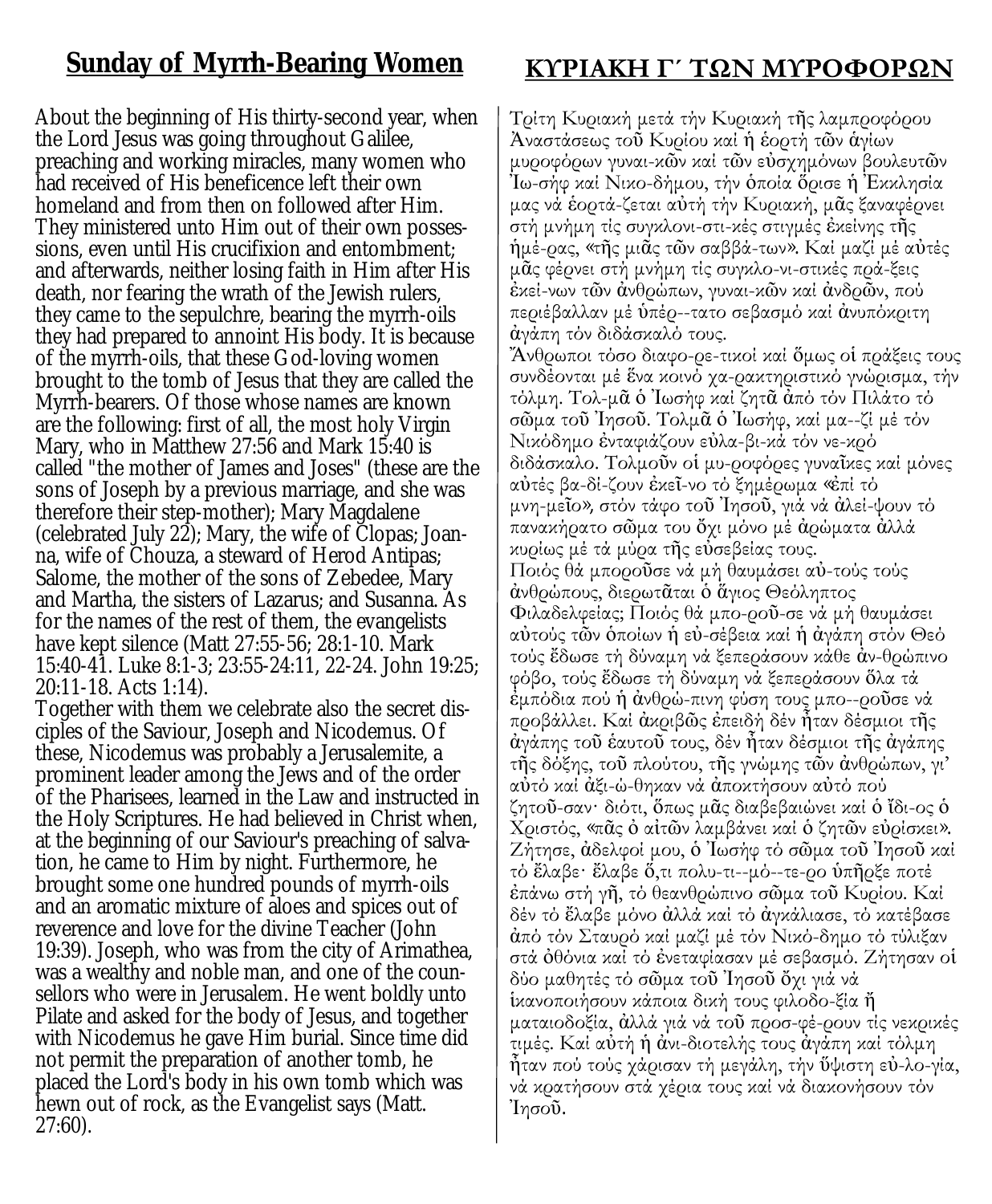

# Greek Orthodox Church of the Assumption

*Ελληνική Ορθόδοξος Εκκλησία Κοιμήσεως της Θεοτόκου*

GERANTHODOL/BOHOLOGE = AUBICA ABCHDIOCESAN DISTRICT

430 Sheep Pasture Road, Port Jefferson, New York 11777 *Telephone:* (631) 473-0894 • *Fax:* (631) 928-5131 *Website:* www.kimisis.org • *E-mail:* goc.assumption@gmail.com

*Rev. Economos Louis Nicholas, Proistamenos*

Dear Parishioners,

On Sunday, May 15, 2022 at 12:00 pm, the General Assembly of our Parish will take place in our Community Center. All of our members are welcome to attend this meeting. However, you must be a member in good standing to vote.

#### **Agenda**

- 1 Opening Prayer
- 2 Election of Chairperson and Secretary
- 3 Reading and Approval of Minutes (General Assembly of November 7, 2021)
- 4 Pastor's Report
- 5 President's Report
- 6 Treasurer's Report
- 7 Ministry Reports
- 8 Upcoming Greek Festival 2022- Update
- 9 Old Business
- 10 New Business
- 11 Closing Prayer

We look forward to seeing you all at this meeting. The bright future of our Church depends upon the participation and support of all its members.

#### Αγαπητοί Ενορίτες,

Την Κυριακή 15 Μαΐου, 2022 στις 12:00μ.μ., θα λάβει χώρα η Γενική Συνέλευση της Κοινότητας στο Κοινοτικό Κέντρο. Όλα τα μέλη είναι ευπρόσδεκτα σε αυτή τη συνεδρία. Ωστόσο, για να έχετε το δικαίωμα της ψήφου, πρέπει οι υποχρεώσεις σας να είναι τακτοποιημένες.

#### **Θέματα**

1 – Προσευχή 2 – Εκλογή Προέδρου και Γραμματέα 3 – Ανάγνωση και Επικύρωση των Πρακτικών της προηγούμενης συνέλευσης (7 Νοεμβρίου 2021) 4 – Αναφορά Ιερατικού Προϊσταμένου 5 – Αναφορά Προέδρου 6 – Αναφορά Ταμία 7 – Αναφορά Οργανισμών 9 – Αναφορά Ελληνικού Φεστιβάλ 2022 10 – Παλιά Θέματα 11 – Νέα Θέματα 12 – Απόλυσις

Θα χαρούμε να παρουσιασθείτε όλοι σε αυτή τη συνεδρία. Το λαμπρό μέλλον της εκκλησίας μας εξαρτάται από τη συμμετοχή και την υποστήριξη όλων των μελών της.

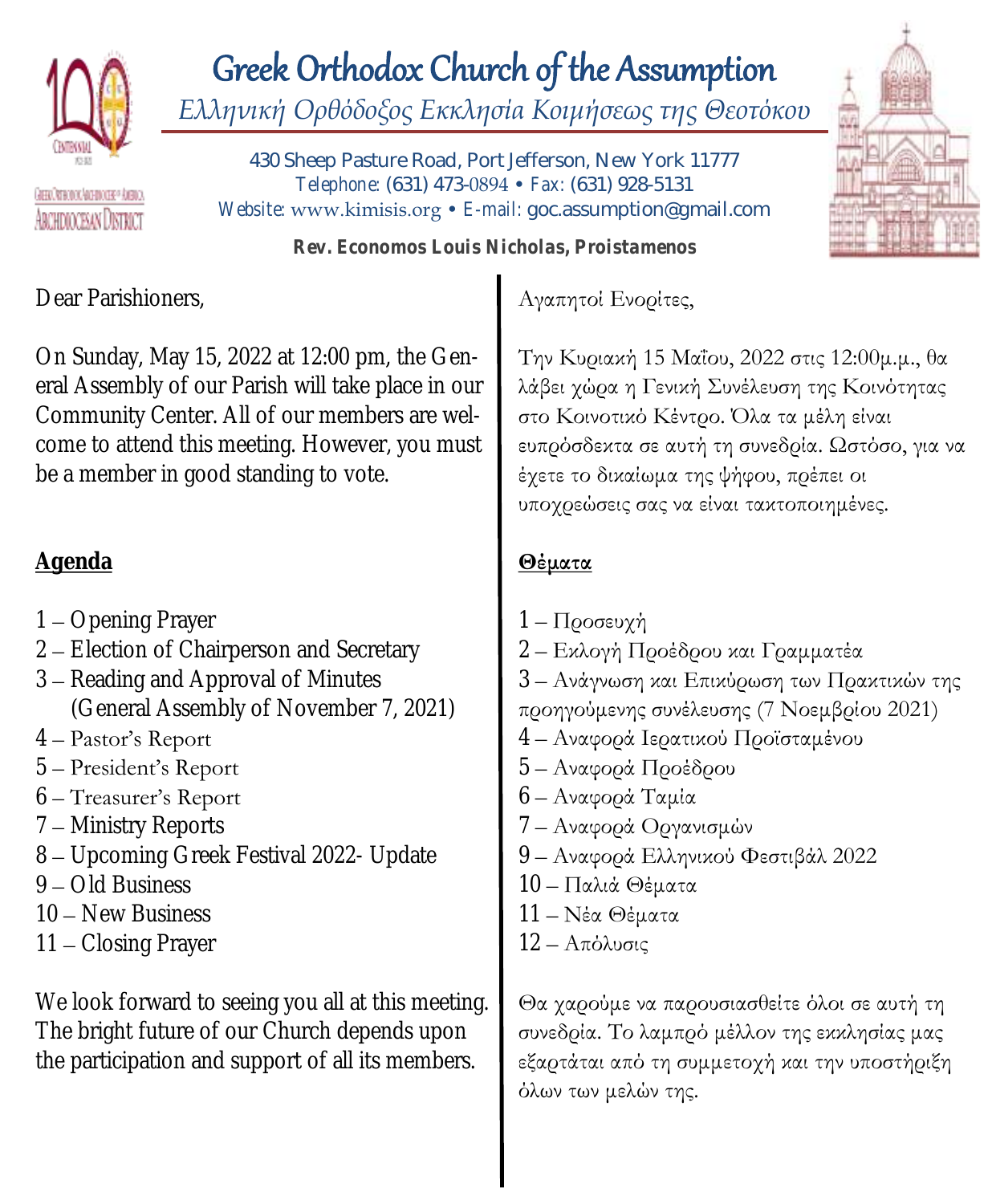#### **Stewardship List as of May 8, 2022**

Mr. & Mrs. Paul & Margo Abrams Mr. & Mrs. Milton Ahladiotis & Catherine Pikramenos Mr. & Mrs. Anthimos & Carol Amiridis Mr. & Mrs. Cristian & Monica Apostol Mr. & Mrs. Ricardo & Maria Aranguren Mrs. Urania Argeropoulos Ms. Chrysanthie Argeropoulos Mr. & Mrs. Nikolaos & Maria Aroniadis Mrs. Eleni Augoustiniatos Mr. & Mrs. John & Paraskevi Avgoustidis Mrs. Despina Bacalakis Mr. & Mrs. Robert & Linda Batuyios Dr. & Mrs. Nicholas & Claire Batuyios Ms. Katherine Biagas Mr. & Mrs. Ioannis & Olga Botonakis Mr. & Mrs. William & Tina Boulier Mr. & Mrs. Michael & Sophia Brandon Mr. & Mrs. Saranto & Phillipa Calamas V. Rev. Fr. Demetrios & Mr. Steve Calogredes Mr. & Mrs. Michael & Irene Capous **Mr. & Mrs. Steven & Estelle Caruso Ms. Anna Chatzithomas** Mr. & Mrs. Constantine & Demitra Christ Dr. & Dr. Gus & Eileen Constantouris Mrs. Andriani Constantouris Mrs. Helen Constas Mr. & Mrs. Anthony & Niki Coulianidis Mr. Nicholas Dallis **Dr. & Mrs. John & Marilyn Damaskos Mr. & Mrs. Vincent & Theofilia DelBorrello** Mr. & Mrs. Sal & Elaine DelGigante **Mr. & Mrs. Socrates & Marina Demertzis Mr. & Mrs. Anthony & Stephanie DiForca** Mr. & Mrs. Spiro & Dimitra Dimeck Mr. & Mrs. George & Barbara Doukas Mr. & Mrs. Dean & Asimina Fournaris Mr. & Mrs. Howard & Peggy Frampton Mr. & Mrs. Stefanos & Angeliki Frangos Mr. & Mrs. Antonios & Maria Franks Dr. & Mrs. Dennis & Mary Galanakis Mrs. Angeliki Galanos Mrs. Joanna Galanos **Mr. & Mrs. Miltiades & Maria Gasparis** Mr. & Mrs. John & Maria Geralis Mr. & Mrs. John & Katherine Giouvalakis Mr. & Mrs. Demetrios & Gramatiki Govits **Ms. Stamatia Haber** Mrs. Efstathia Haralambidis Mr. & Mrs. Peter & Patty Hionas

Mr. & Mrs. Yiannis & Mariana Hoimes Mr. & Mrs. Robert & Demetria Kaczenski Mrs. Eleni Kalfakis Mr. & Mrs. George Kallas and Candi Rienzie Dr. Polly Kanganis Mr. & Mrs. Constantine & Cryssula Kapassakis Mr. & Mrs. Stavros & Evangelia Karakatsanis Ms. Agapi Karapistolis Mr. & Mrs. Zachary & Audra Katsamanis Mrs. Despina Katsaros Dr. & Mrs. Nicholas & Betty Kleopoulos Mrs. Helen Klissas & Ms. Despina Klissas Mr. & Mrs. John & Maria Kokinakis Mr. & Mrs. George & Kalliope Kokolakis Mr. & Mrs. Georgios & Donna Marie Konomos Mr. & Mrs. Michael & Irini Kontonicolas Mr. George Kontovrakis Col. Peter Kostakis Dr. & Mrs. Edmund & Kalliope LaGamma Mr. & Mrs. Peter & Laurie Legakis Mr. & Mrs. Emmanuel & Cynthia Lilimpakis Mr. & Mrs. Stavros & Deanna Lilimpakis Mrs. Dimitra Malachias Mr. & Mrs. Ioannis & Kairy Malafis Mrs. Kalliopi Mamouzelos Mr. & Mrs. Christos & Mary Manolakis Mr. & Mrs. Nicholas & Olga Manolis Mr. Nick Marcantonatos **Mr. & Mrs. Thomas & Eleni Masciale** Ms. Stella Massimo Mr. & Mrs. Theodore & Athena Mattas Mr. & Mrs. Kirk & Michelle Mehalakes **Mrs. Anastasia Melahris** Mr. & Mrs. John & Irene Michalos Mr. Geracimo Moraitis Mr. & Mrs. Peter & Stephani Morfogen Mr. & Mrs. Clarence & Katie Morris Mrs. Maria Moschouris Mr. Michael Moschouris Mr. Demetrius Moutsiakis Mrs. Rose Mouzakes Mr. & Mrs. Richard & Sylvia Mouzakes Mr. & Mrs. Bruno & Theodora Nacinovich Fr. & Pres. Louis & Tammy Nicholas Mr. & Mrs. Barret & Samantha Nobel Mr. & Mrs. Eric & Carla Olzinski Mrs. Eugenia Pagonis Mr. & Mrs. Chris & Joanne Pallas **Mrs. Alexandra Pappas**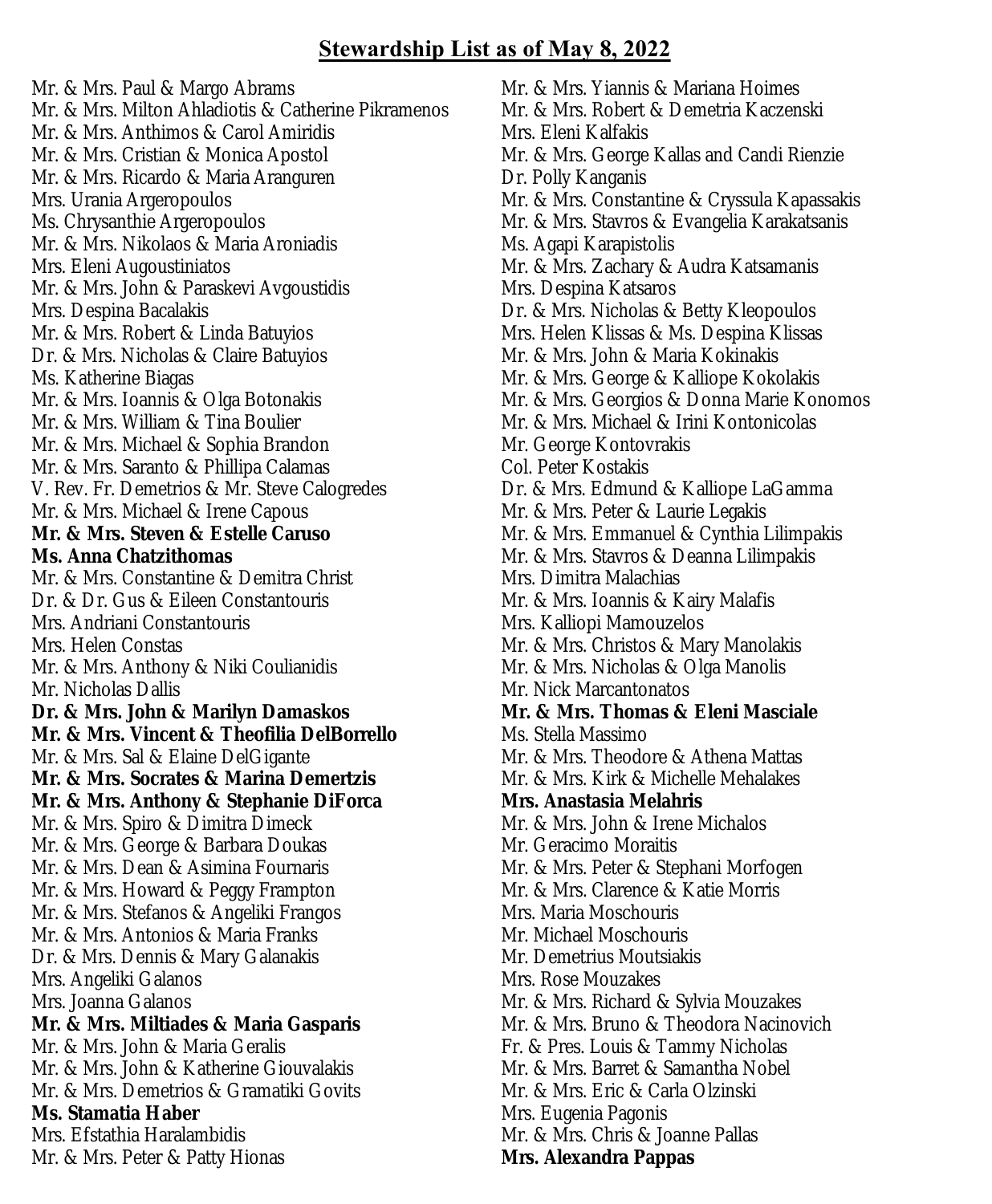Mrs. Venus Pastis Mr. & Mrs. Ioannis & Lemonia Politis Mr. & Mrs. Athan & Popy Prakas Mr. & Mrs. Loizos & Eleftheria Prodromou Mr. & Mrs. Christos & Marisa Raptis Mr. Constantine Rizopoulos Mr. & Mrs. Chris & Maria Rodolico Mr. & Mrs. John & Paraskevi Rontiris **Mrs. Anna Sakalis** Mr. & Mrs. Robert & Marianna Savoca Mr. & Mrs. Steve & Voula Signorile Mr. & Mrs. Philip & Stacey Siokas Pres. Catherine Sirigos Mr. & Mrs. William & Kathianne Snaden Mr. & Mrs. Leonidas & Karen Spanos Mr. & Mrs. Gerasimos & Pauline Spathis Mr. & Mrs. Raymond & Effie Speyer Mrs. Georgia Sprague Mr. & Mrs. Napoleon & Sophia Stamatatos Mr. & Mrs. Michael & Maria Stampelos– Zanakis Mr. & Mrs. George & Theofania Stathakos Mr. Emanuel Stylianoudakis Mr. & Mrs. William & Hope Svoronos Mrs. Giasimo Syrigos Mrs. Maria Szaty Mr. & Mrs. Scott & Katherine Tillchock Miss Janet Trohalaki Mr. & Mrs. Peter & Marianna Tsakonas Mr. Peter Tsantes Mr. & Mrs. Vasilios & Josi Tsantes Mrs. Varvara Tsantes Mrs. Virginia Tsitsovich Mr. Louis Tsunis Mr. & Mrs. John & Laura Tsunis Mr. & Mrs. Spiros & Marcy Tzanetatos **Mr. & Mrs. Chris & Nancy Varthalamis** Mrs. Ekaterine Varvatos Mr. & Mrs. Emmanuel & Constance Vickers Mr. George Vlachos Mrs. Kiriaki Volakis Mr. & Mrs. George & Antonia Voulgarakis Mr. & Mrs. Konstantinos & Effene Xikis Mrs. Stella Zachary

- Dr. & Mrs. Andrew & Rosalee Zeniou
- Mr. & Mrs. Christos & Haido Ziongas
- Mr. & Mrs. Stavros & Theresa Zisis
- Mr. & Mrs. Ioannis & Mary Zoumas
- Mr. & Mrs. William & Stamatia Zoumas



#### IF YOU PLEDGE NOW:

- You can fulfill your pledge over the next 9 months.
- A monthly payment will be easier to manage.
- You can pledge on the Church website: www.kimisis.org
- You can make recurring payments on the Church website via PayPal.

**Stewardship as of Dec. 31, 2021** 238 Stewards \$36.37/Month - Average Collected - \$103,875

**Stewardship as of May 8, 2022** 147 Stewards \$41.34/Month - Average Pledged - \$72,927

**2022 Stewardship Goal** 300 Stewards \$50/Month - Average Total Pledged - \$150,000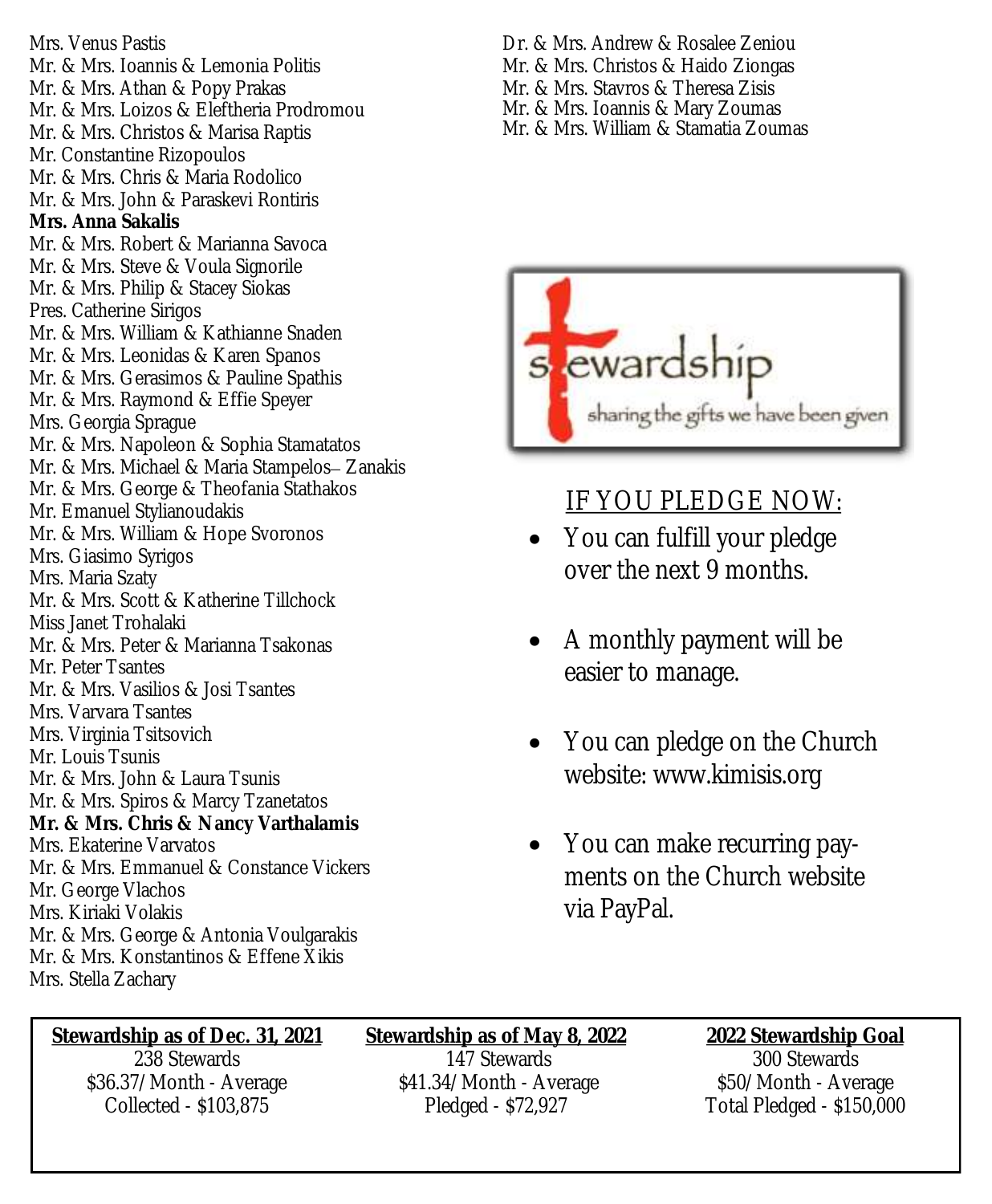

## Please Join GOYA for a

# Mother's Day

# **Sunday, May 8, 2022**

and for coffee and cake after the Divine Liturgy!

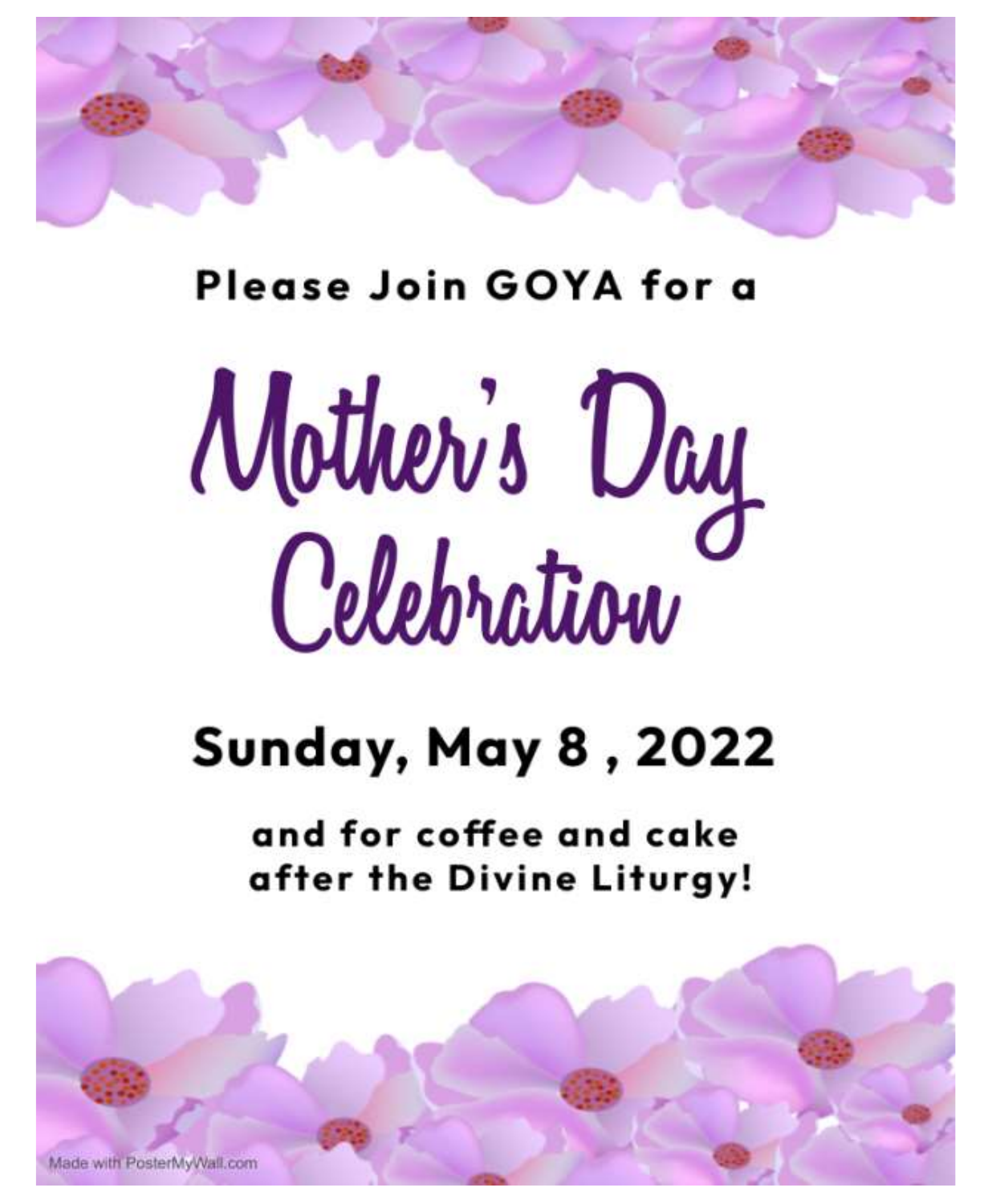# 1<sup>st</sup> AHEPA ANNUAL **CAR SHOW**

**With Super Cruisers Nostalgic car club** 11:00AM-3:00PM JUNE 4TH 2022

## **WHERE**

**Grounds @ Greek Orthodox Church of the Assumption 430 Sheep Pasture Rd. Port Jefferson, NY 11777 Phone: 516 885 7445** 

**FEATURING · Music : by DJ Night Train Breakfast available : Lunch available** 

## 1<sup>ST</sup> PRIZE \$1000.00 BEST IN SHOW **MUST BE PRESENT**



**Free Admission** for **Walk ins** 

**AT THE DOOR** Cars \$ 10.00ea. **SFT IIP TIME** *700am-1000am* 

**Vendors 10x10 Suace \$75.00 ea. SET UP TIME** *700am-1000am* 

*Reneeiting* **AHFPA CHAPTER** 319 **Helping others in Need** 

1<sup>st</sup> Prize **Sponsor Stony Brook Holiday Inn** Official Hotel of the

**AHEPA 319 Car Show**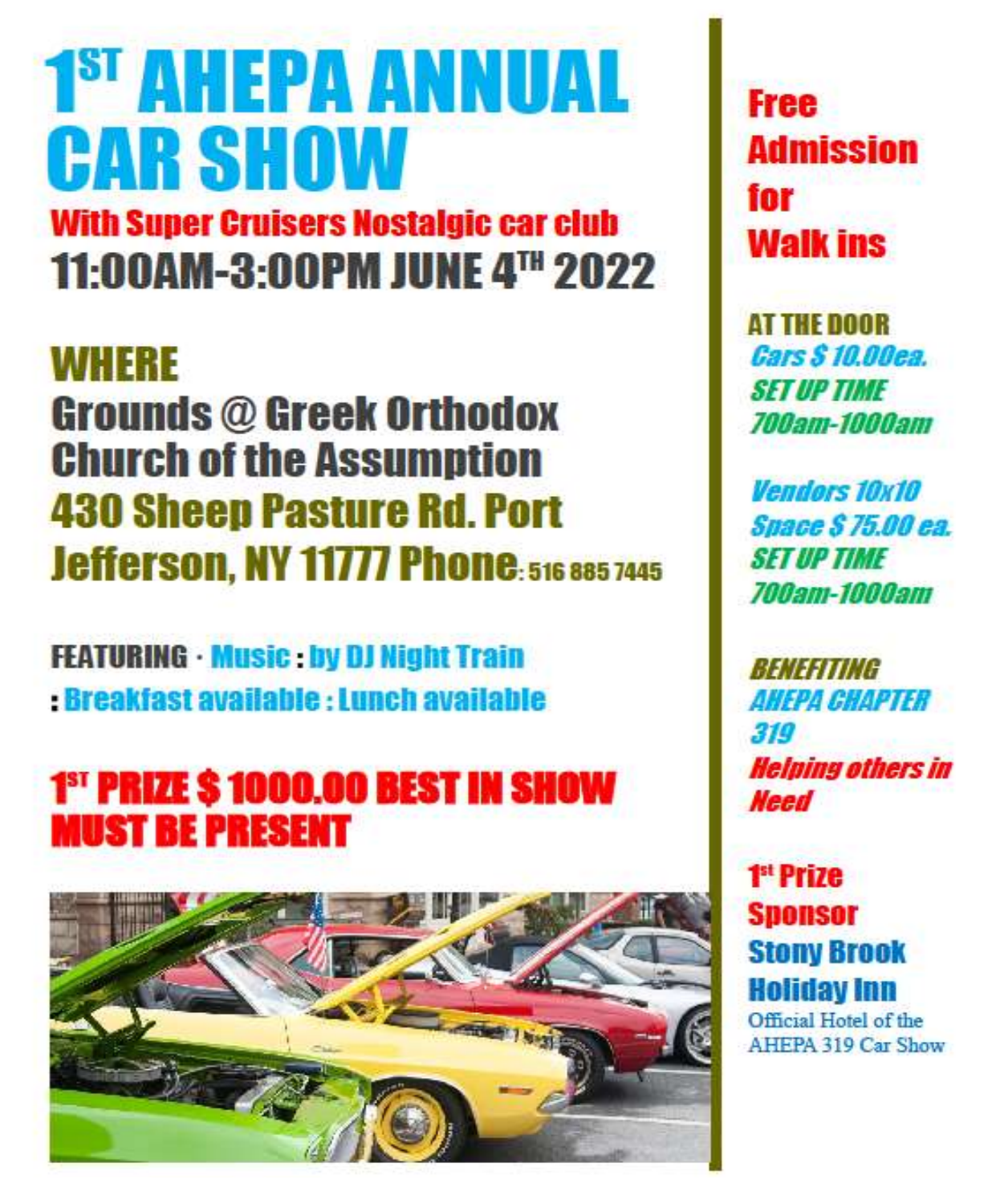# **AHEPA SUNDAY 2022**





On the third Sunday of May each year, we honor the memory of our fallen Brothers.

On Sunday May 15th please join us at the Greek Orthodox Church of the Assumption in Port Jefferson for a MNHMOZYNO in remembrance of our departed AHEPA Brothers. AIΩNIA H MNHMH, May their Memory be Eternal.

Towards the end of the Divine Liturgy, the AHEPA Chapter 319 will be offering a APTOKAAΣIA for the living AHEPA members and KOAIBA for our deceased Brothers.

At the end of the Divine Liturgy, our Vice President George Kallas, Brothers John Tsunis and George Vlachos will each present \$1,000 Scholarship checks to three Stony Brook University contest winners in which Greek and Cypriot Immigrants were interviewed on their journey from their Homelands and their new life in the United States.

Finally, after the end of the Divine Liturgy, the AHEPA Chapter 319 members along with the Ladies of Philoptochos will sponsor the Coffee Hour in the Community Center. Please join us for this momentous occasion.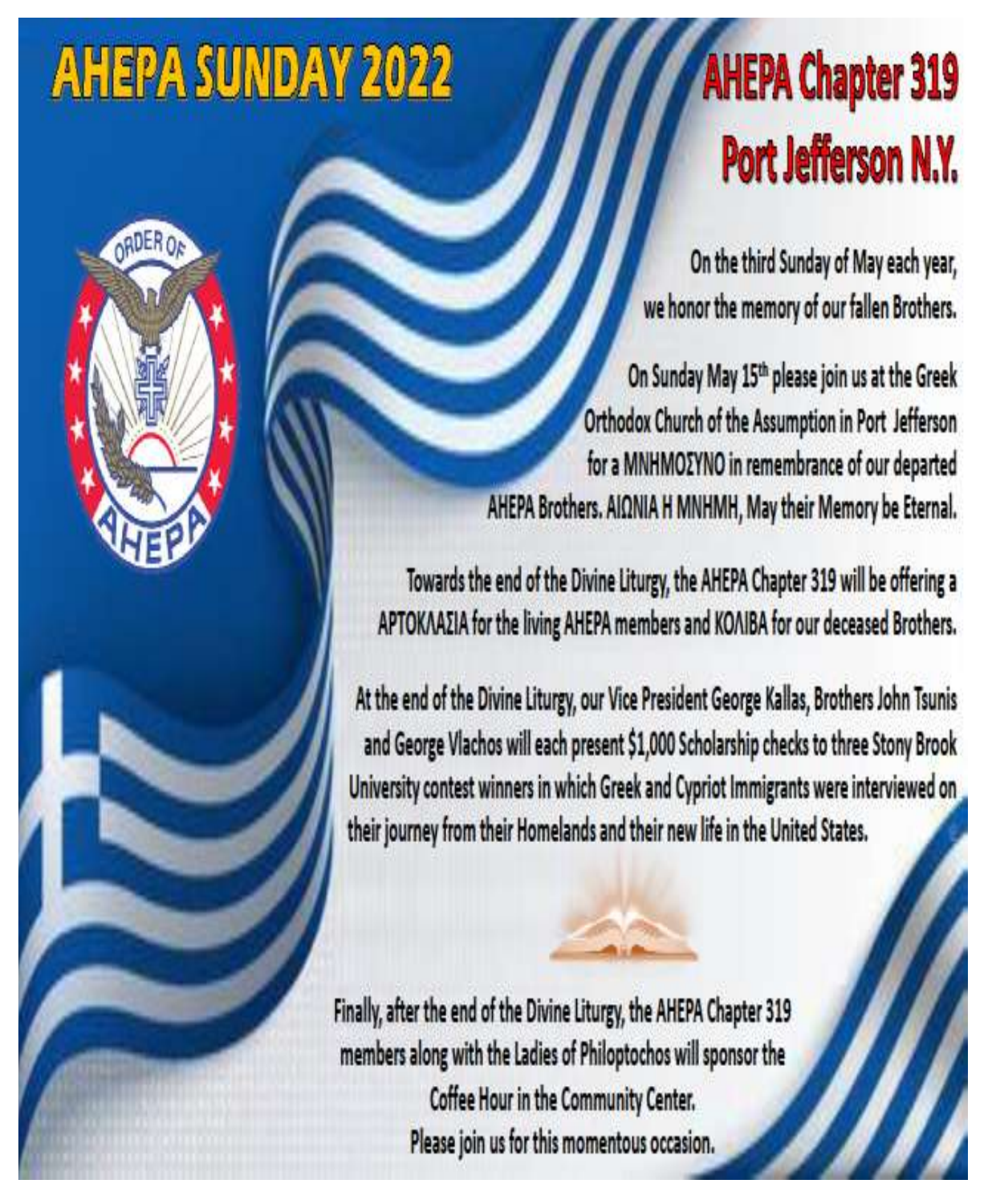

*Please fill out this form, tear out, and leave in the offering tray. Someone will contact you within 48 hours.*



#### **WELCOME GUEST! WE'RE PLEASED YOU'VE JOINED US FOR WORSHIP TODAY.**

| Address: Address: |        |
|-------------------|--------|
|                   |        |
| Phone:            | Email: |

**Please check all that apply:**

First time visitor

Returning visitor

Would like to know more about this community

New to the area

 $\Box$  Would like a visit from the priest

 $\Box$  Would like to become a steward of this community

□ Would like to know more about Orthodoxy